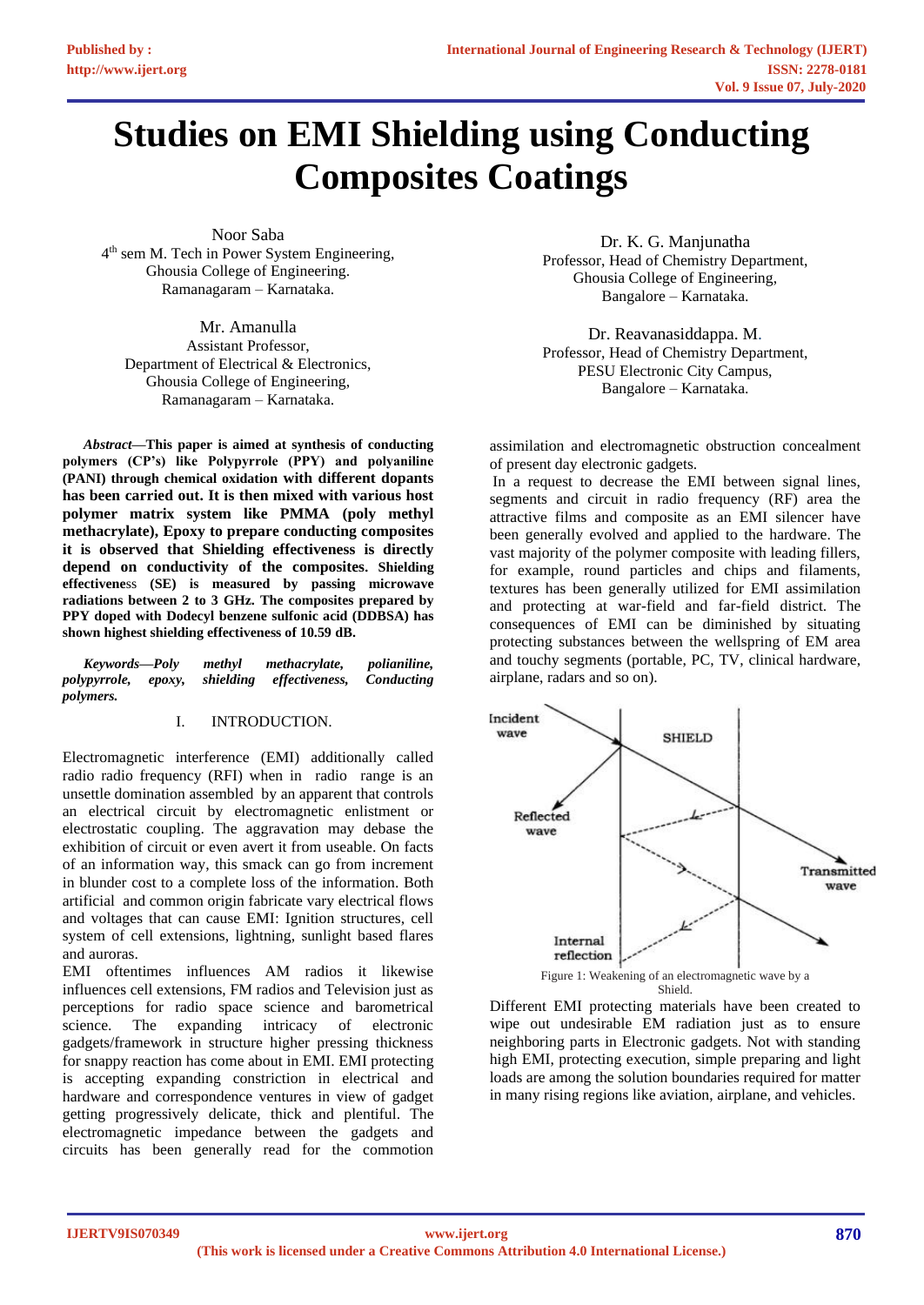Two types materials including:

- 1. Permeable foam material
- 2. Conductive polymer composites (CPCs)

Conductive fillers containing permeable frothed metal build composites in attendance great protecting adequacy they also have significant downside of moderately high densities. While conductive polymer composites (CPCs) strengthened with conductive material polyaniline, polypyrrole, polythiophene, convey exceptional protecting viability relying upon their characteristic properties, for example, Di-electric consistent, Electrical conductivities.

# II. PREPARATION OF CONDUCTIVE COMPOSITES.

#### *A. Preparation of PMMA Gel.*

 PMMA (Poly methyl methacrylate) polymer obtained in solid form and dissolved in an organic solvent such as acetone till highly viscous liquid is formed. This is used as a host polymer which holds the ingredient that is added to it.

### *B. Synthesis of Conducting Polymer.*

 Polypyrrole and polyaniline in conducting form is synthesized by taking pyrrole and aniline as a monomer. Both the monomer are taken in an organic solvent to that dopants such as HCL, PTSA, BSA, CCL4, DDBSA, are taken as two molar concentration to that required quantity of oxidation like ammonium per sulphate is added as an oxidant. This solution is added to the monomer slowly with continuous stirring by keeping the mixture on a magnetic stirrer reaction process is carried for two hours with continuous stirring in room temperature. Then the mixture is filtered and washed with distilled water and then with methanol and finally with acetone. The filter cake is transferred to a china dish and then kept in an oven at 80 degree Celsius for drying about 12 hours. The dried cake is transferred to mortar and grown to a fine powder. Polypyrrole is obtained in the form of black powder and polyaniline is obtained as a green powder. Both the product is stored in an air tight container.

## III. EXPERIMENTAL

#### *A. Preparation of Conductive Composites Coatings.*

#### • PMMA.

 Previously prepared PMMA is weighed in a glass container to that 1% weight ratio of the conducting polymers are added with few drops of castor oil is added to increase the flexibility in the film. The mixture is thoroughly mixed without forming air bubbles. It is then poured on to a acrylic based material which are cut into dimension 3.4 x 7.3cm size. It is then placed in a desiccator for 24 hours. During this time the solvent slowly evaporate leaving behind a coating of conductive composite.

Poly methyl methacrylate (PMMA) is also called by a commercial name Bakelite it is a linear polymer synthesize

by addition polymerization process in bulk polymerization method using peroxide as solvent with methacrylate as monomer.

#### • DGBA.

 Epoxy resin of the composition of DGBA (Di glycerol bis phenol-A) is taken in liquid form. A known quantity of this resin is accurately weighed in a glass container. To that 1% weight ratio of conducting polymer (polyaniline & polypyrrole) are added and 1ml of tri amine hardener is added (the purpose of using tri amine hardener is that when epoxy is a thermosat polymer once it is mixed with hardener it acquire 3 dimensional network with rigid structure which cannot be broken by any means) and mixed slowly so that no air pockets are formed for 30 minute. The resting time should not exceed more than 30 minute else it will become hard mass and cannot be poured on acrylic sheet. So we should be cautious when watching out times as it should not increase more than 30 minute.

After 30 minute pour the gel on acrylic base material which are cut in dimension 3.4x7.3cm size and place it in desiccators for 24 hours. Desiccator containing desiccants used for preserving moist sensitive items cobalt chloride paper for another use. A usual use of desiccators is to safeguard chemicals which are hygroscopic or which respond with water from Evaporation. Desiccators is to either dry a chemical or keep a chemical form becoming wet from atmospheric humidity (wet air). During the above process solvent slowly evaporate living behind a coating of conductive composite.



Figure 2: Size 3.4x7.3cm sample (acrylic) without coating.



Figure 3: Samples coated with PMMA-PPY.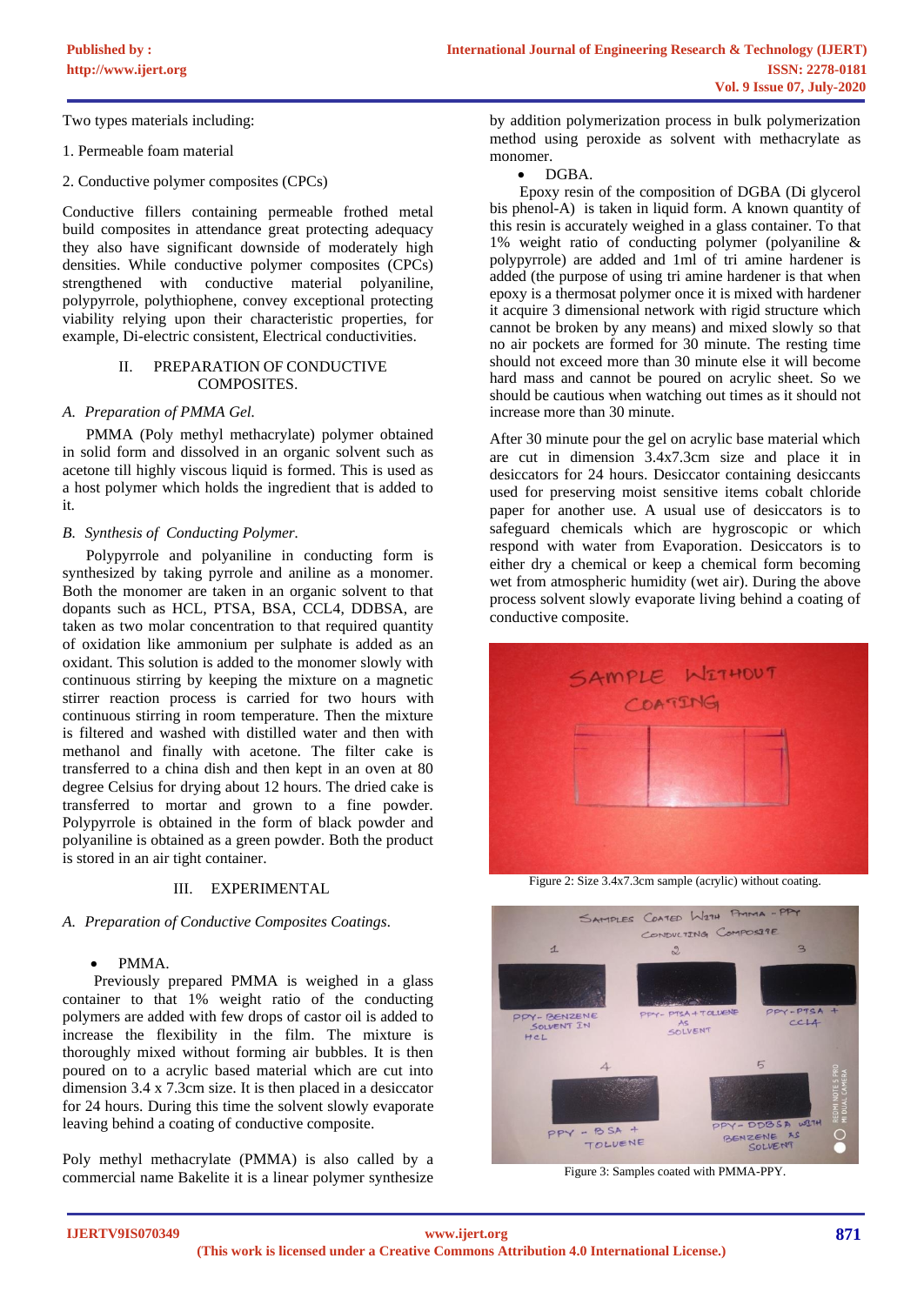# **[Published by :](www.ijert.org)**



Figure 4: Samples coated with Epoxy-PANI.



Figure 5: Sample coated with Epoxy-PPY.



Figure 6: Samples coated with PMMA-PPY, Epoxy-PANI, Epoxy-PPY

#### *B. Instruements for Testing.*

 Following instruments are required to carry out the testing:

- 1. Signal generator.
- 2. Rectangular wave guide.
- 3. Spectrum analyzer.
- 4. SignalVu-PCtm software.

5. PC/ laptop.



Figure 7: Schematic portrayal of electromagnetic shielding experimental setup.



Figure 8: Actual electromagnetic shielding experimental setup.

In the following setup output of signal generator which measures frequency from 9 kHz- 3 GHz which is connected to the input of a wave guide. Wave guide measure the frequency from the range 2-3 GHz. The output of wave guide is connected to the input of spectrum analyzer. Spectrum analyzer measure the frequency from the range 9 kHz- 6.2 GHz The output of spectrum analyzer is connected to the laptop via USB cable. And laptop is connected to power supply.

In this experimental setup the sample is loaded in the wave guide at any end of the wave guide by removing top most part of waveguide using screw driver. Once you fix the sample inside the wave guide by securing it with screw using screw driver and you are ready to go.

#### *C. Testing of Samples*

#### Power Loss without Sample.

 To note down the reading without sample, wave guide is kept empty and the following reading of EMI in dB is noted down by varying frequency value from 2.1 to 3 GHz in signal generator and PC. And the following table 1 shows power loss without sample and graph for power loss without sample is shown in graph 1.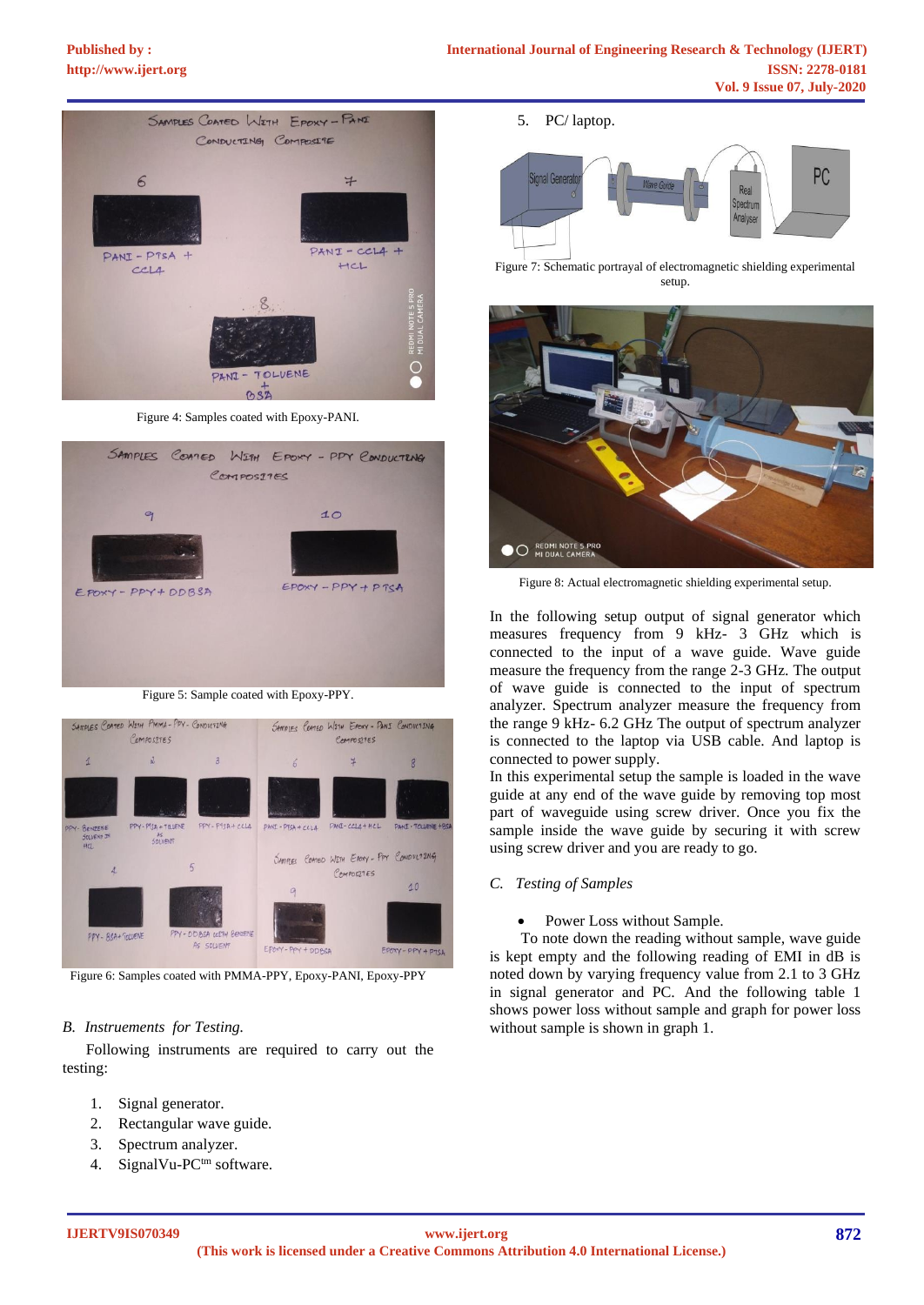Table 1: Power loss without sample (empty reading).

| <b>Frequency</b> | <b>EMI SE</b> |
|------------------|---------------|
| (GHz)            | (dB)          |
| 2.1              | $-64.9$       |
| 2.2              | $-63.71$      |
| 2.3              | $-62.03$      |
| 2.4              | $-61.6$       |
| 2.5              | $-64.72$      |
| 2.6              | $-64.52$      |
| 2.7              | $-65.84$      |
| 2.8              | $-65.37$      |
| 2.9              | $-67.36$      |
| 3                | $-62.91$      |



Graph 1: Power loss without sample.

Power Loss with Samples.

 Power loss with sample can be measured by placing samples in the wave guide. By varying frequency in the range 2-3 GHz in signal generator and giving input frequency in PC then following power loss for the sample can be noted down in dB as shown in the table 2,3,4 and graph is plotted as shown in graph 2,3,4,5.

Table 2: Power loss with plain sample and PMMA-PPY coated sample 1 to 5.

|        | <b>EMI SE (dB)</b> |          |          |          |          |          |  |
|--------|--------------------|----------|----------|----------|----------|----------|--|
| F(GHz) | Plain              | S-1      | $S-2$    | $S-3$    | $S-4$    | $S-5$    |  |
| 2.1    | $-61.63$           | -64      | $-66.35$ | $-64.96$ | $-63.42$ | $-64.9$  |  |
| 2.2    | $-60.46$           | $-60.91$ | $-62.16$ | $-61.38$ | $-60.57$ | $-61.05$ |  |
| 2.3    | $-58.09$           | $-57.91$ | -59.98   | $-58.29$ | $-57.43$ | $-57.91$ |  |
| 2.4    | $-57.02$           | $-56.52$ | $-58.08$ | $-56.77$ | $-56.07$ | $-56.17$ |  |
| 2.5    | $-58.21$           | $-57.96$ | -59.86   | $-58.25$ | $-57.49$ | $-57.74$ |  |
| 2.6    | $-57.82$           | $-67.26$ | $-58.9$  | $-57.19$ | $-56.53$ | $-56.96$ |  |
| 2.7    | -59.48             | $-59.54$ | $-60.01$ | $-59.66$ | $-58.79$ | $-59.26$ |  |
| 2.8    | $-58.9$            | $-58.16$ | $-59.51$ | -58.61   | $-57.54$ | -54.78   |  |
| 2.9    | $-63.24$           | $-63.32$ | $-64.52$ | $-63.35$ | $-62.36$ | $-62.77$ |  |
| 3      | $-60.02$           | $-59.52$ | $-60.54$ | $-59.4$  | $-58.23$ | $-58.48$ |  |



Graph 2: Power loss with plain sample.



Graph 3: Power loss with sample from 1-5. Table 3: Power Loss with Epoxy-PANI Sample 6 to 8

|        |          | <b>EMI SE (dB)</b> |          |
|--------|----------|--------------------|----------|
| F(GHz) | S-6      | $S-7$              | $S-8$    |
| 2.1    | $-65$    | $-66.36$           | $-64.41$ |
| 2.2    | $-60.68$ | $-61.75$           | $-60.82$ |
| 2.3    | $-58.08$ | $-58.87$           | $-57.91$ |
| 2.4    | $-56.11$ | $-56.38$           | $-55.96$ |
| 2.5    | $-57.79$ | $-58.52$           | $-57.69$ |
| 2.6    | $-57.07$ | $-57.1$            | $-56.67$ |
| 2.7    | $-59.19$ | $-59.8$            | $-59.02$ |
| 2.8    | $-57.99$ | $-57.93$           | $-57.42$ |
| 2.9    | $-62.81$ | $-63.38$           | $-62.61$ |
| 3      | $-58.19$ | $-58.48$           | $-58.18$ |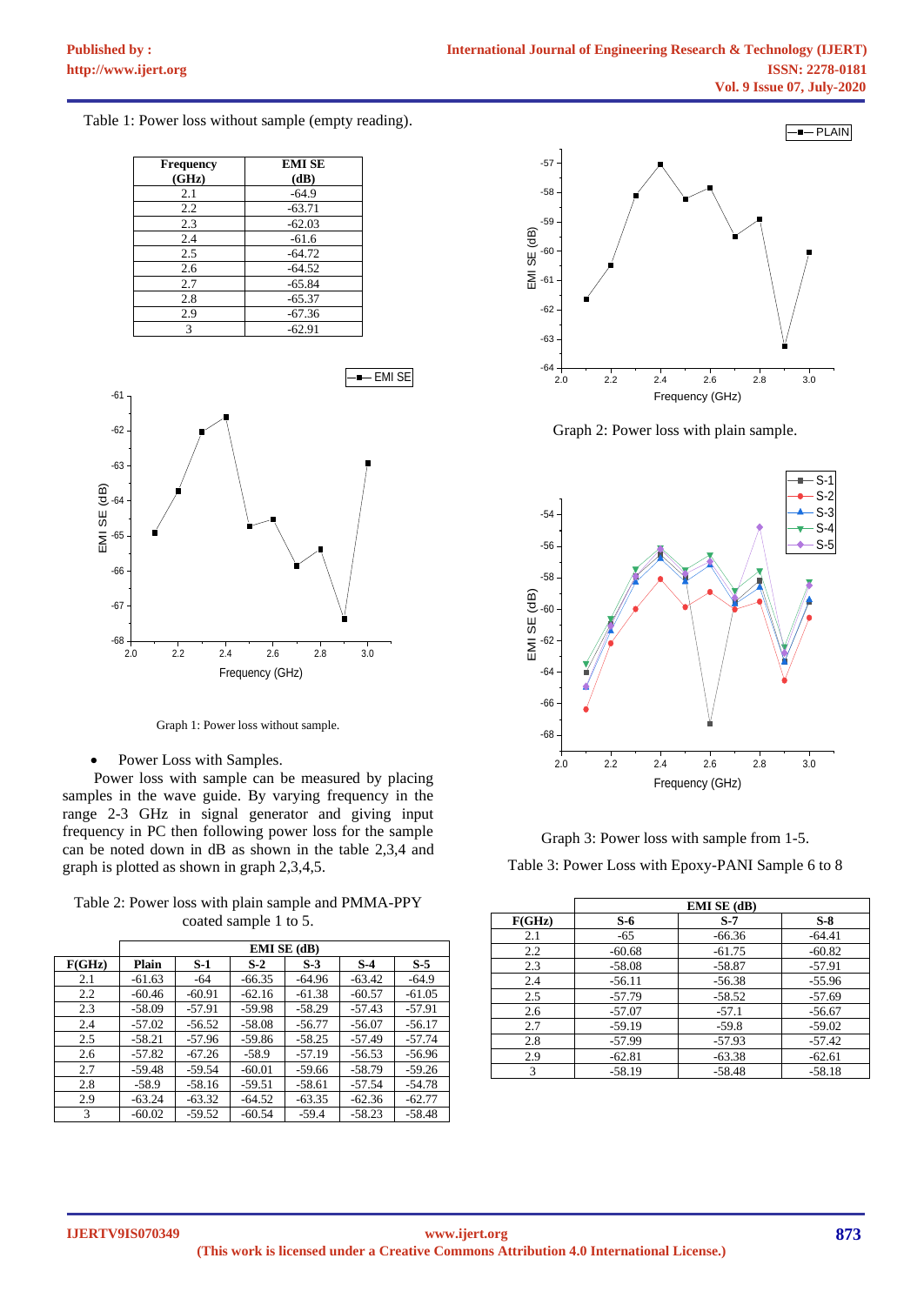



|        | EMI SE (dB) |          |  |  |  |
|--------|-------------|----------|--|--|--|
| F(GHz) | $S-9$       | $S-10$   |  |  |  |
| 2.1    | $-63.71$    | -65      |  |  |  |
| 2.2    | $-60.62$    | $-61.22$ |  |  |  |
| 2.3    | $-57.48$    | $-58.44$ |  |  |  |
| 2.4    | $-55.85$    | $-56.74$ |  |  |  |
| 2.5    | $-57.58$    | $-58.27$ |  |  |  |
| 2.6    | $-56.42$    | $-57.36$ |  |  |  |
| 2.7    | $-58.82$    | $-59.43$ |  |  |  |
| 2.8    | $-57.42$    | $-58.14$ |  |  |  |
| 2.9    | $-62.55$    | $-63.28$ |  |  |  |
| 3      | $-58.12$    | $-59.11$ |  |  |  |



Graph 5: Power loss with sample 9 and 10.

• Power Loss Absorbed With Samples

 To get the reading of power absorbed by the samples subtract the value of EMI SE (dB) which we got at the

 $S-6$  guide shown in the table 2, 3, 4, with the output value of  $\mathbb{R}^{5.7}$  EMI SE (dB) which we got at the frequency 2.1 GHz to 3 S-8 GHz without sample inside the wave guide i.e empty wave frequency of 2.1 GHz to 3 GHz sample inside the wave guide as shown in table 1. Follow the same procedure with every sample from 2.1 to 3 GHz Note down the power loss absorbed in dB by the each sample at particular frequency.



Figure 9: Schematic representation of electromagnetic shielding phenomena

| Table 5: Power loss absorbed by plain sample and |  |
|--------------------------------------------------|--|
| PMMA-PPY sample 1 to 5                           |  |

|        | <b>EMI SE (dB)</b> |      |         |         |       |          |
|--------|--------------------|------|---------|---------|-------|----------|
| F(GHz) | Plain              | S-1  | $S-2$   | $S-3$   | $S-4$ | $S-5$    |
| 2.1    | 3.27               | 0.9  | $-1.45$ | $-0.06$ | 1.48  | $\Omega$ |
| 2.2    | 3.25               | 2.8  | 1.55    | 2.33    | 3.14  | 2.66     |
| 2.3    | 3.94               | 3.94 | 2.05    | 3.74    | 4.6   | 4.12     |
| 2.4    | 4.58               | 4.58 | 5.08    | 4.83    | 5.53  | 5.43     |
| 2.5    | 6.51               | 6.51 | 6.76    | 6.47    | 7.23  | 6.98     |
| 2.6    | 6.7                | 6.7  | 5.62    | 7.33    | 7.99  | 7.56     |
| 2.7    | 6.36               | 6.36 | 5.83    | 6.18    | 7.05  | 6.58     |
| 2.8    | 6.47               | 6.47 | 5.86    | 6.76    | 7.83  | 10.59    |
| 2.9    | 4.12               | 4.12 | 2.84    | 4.01    | 5     | 4.59     |
| 3      | 2.89               | 2.89 | 2.37    | 3.51    | 4.68  | 4.43     |



Graph 6: Power loss absorbed with plain sample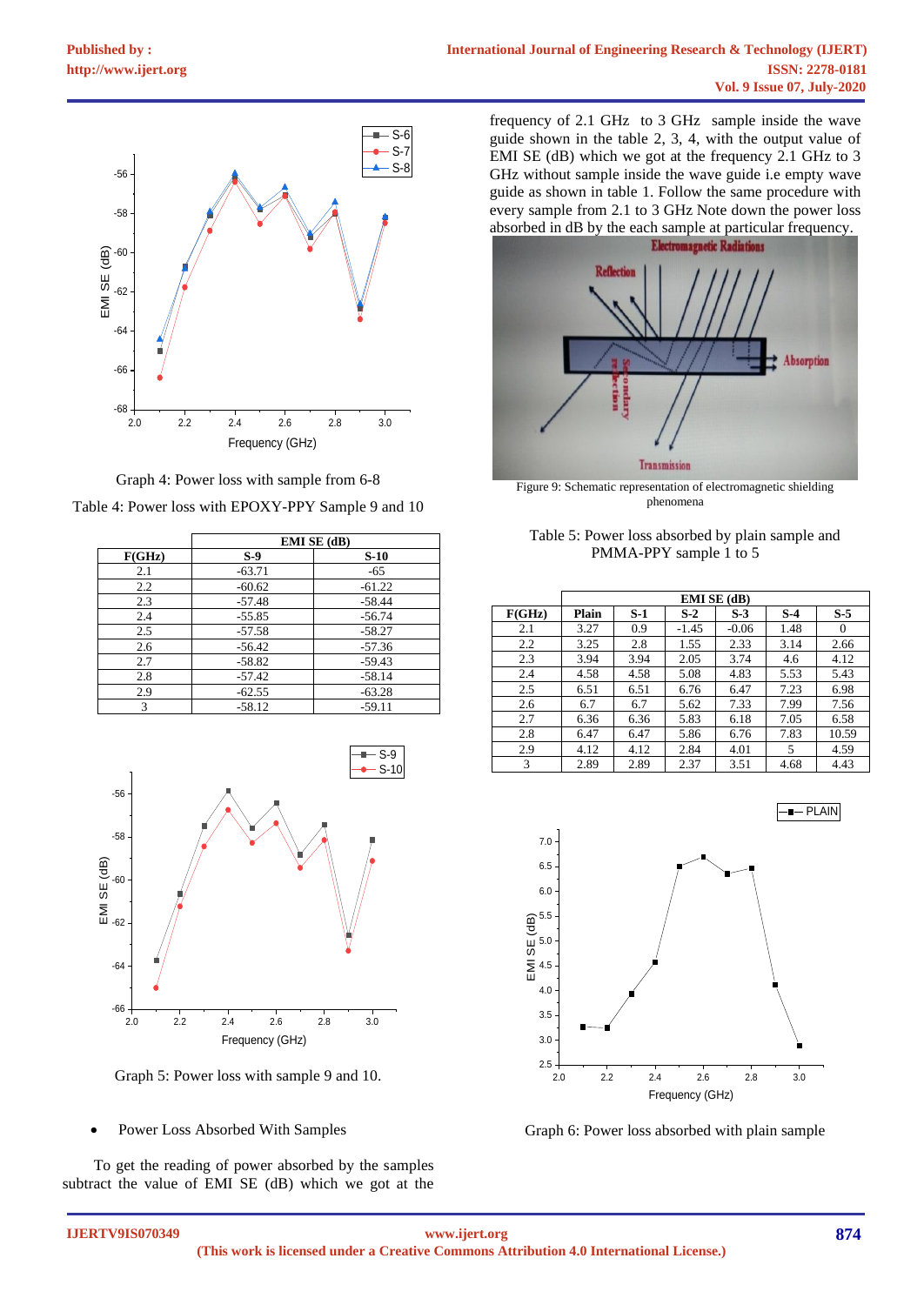

Graph 7: Power loss absorbed with sample from 1-5. Table 6: Power Loss absorbed with EPoxy-PANI Sample 6 to 8

|        | EMI SE (dB) |        |  |  |
|--------|-------------|--------|--|--|
| F(GHz) | $S-9$       | $S-10$ |  |  |
| 2.1    | 1.19        | $-0.1$ |  |  |
| 2.2    | 3.09        | 2.49   |  |  |
| 2.3    | 4.55        | 3.59   |  |  |
| 2.4    | 5.75        | 4.86   |  |  |
| 2.5    | 7.14        | 6.45   |  |  |
| 2.6    | 8.1         | 7.16   |  |  |
| 2.7    | 7.02        | 6.41   |  |  |
| 2.8    | 7.95        | 7.23   |  |  |
| 2.9    | 4.81        | 4.08   |  |  |
| 3      | 4.79        | 3.8    |  |  |



Graph 8: Power loss absorbed with sample from 6-8.

| Table 7: Power Loss absorbed by Epoxy-PPY Sample 9& |  |
|-----------------------------------------------------|--|
|                                                     |  |

|        |        | EMI SE (dB) |       |
|--------|--------|-------------|-------|
| F(GHz) | $S-6$  | $S-7$       | $S-8$ |
| 2.1    | $-0.1$ | $-1.46$     | 0.49  |
| 2.2    | 3.03   | 1.96        | 2.89  |
| 2.3    | 3.95   | 3.16        | 4.12  |
| 2.4    | 5.49   | 5.22        | 5.64  |
| 2.5    | 6.93   | 6.2         | 7.03  |
| 2.6    | 7.45   | 7.42        | 7.85  |
| 2.7    | 6.65   | 6.04        | 6.82  |
| 2.8    | 7.38   | 7.44        | 7.95  |
| 2.9    | 4.55   | 3.98        | 4.75  |
| 3      | 4.72   | 4.43        | 4.73  |



Graph 9: Power loss absorbed with sample 9 and 10

# IV. RESULTS & DISCUSSIONS.

S-6 each sample. Plot the graph and table as shown below. Checkout the samples which has the highest power loss absorption at the particular frequency, refer table 5,6,7 for

| Table 8: Samples with Highest Power Loss Absorption. |  |  |  |  |
|------------------------------------------------------|--|--|--|--|
|                                                      |  |  |  |  |

| Sample<br>No.  | EMI<br>SE<br>(dB) | At<br><b>Frequency</b><br>(GHz) | Conducting<br><b>Composites</b> | <b>Dopants</b>                             |
|----------------|-------------------|---------------------------------|---------------------------------|--------------------------------------------|
| 1              | 6.51              | 2.5                             | PMMA-PPY                        | Benzene<br>solvent in<br>HCL               |
| $\overline{c}$ | 6.76              | 2.7                             | PMMA-PPY                        | Toluene as<br>solvent                      |
| 3              | 7.33              | 2.6                             | PMMA-PPY                        | $PTSA +$<br>CCL <sub>4</sub>               |
| $\overline{4}$ | 7.99              | 2.6                             | PMMA-PPY                        | $BSA +$<br>Toluene as<br>solvent           |
| 5              | 10.59             | 2.8                             | PMMA-PPY                        | $DDBSA +$<br>with<br>benzene as<br>solvent |
| 6              | 7.45              | 2.6                             | EPOXY-PANI                      | $PTSA +$<br>CCL <sub>4</sub>               |
| 7              | 7.44              | 2.8                             | EPOXY-PANI                      | $CCL4 +$<br><b>HCL</b>                     |
| 8              | 7.95              | 2.8                             | <b>EPOXY-PANI</b>               | Toluene +<br>BSA                           |
| 9              | 7.95              | 2.8                             | EPOXY-PPY                       | <b>DDBSA</b>                               |
| 10             | 7.23              | 2.8                             | EPOXY-PPY                       | <b>PTSA</b>                                |